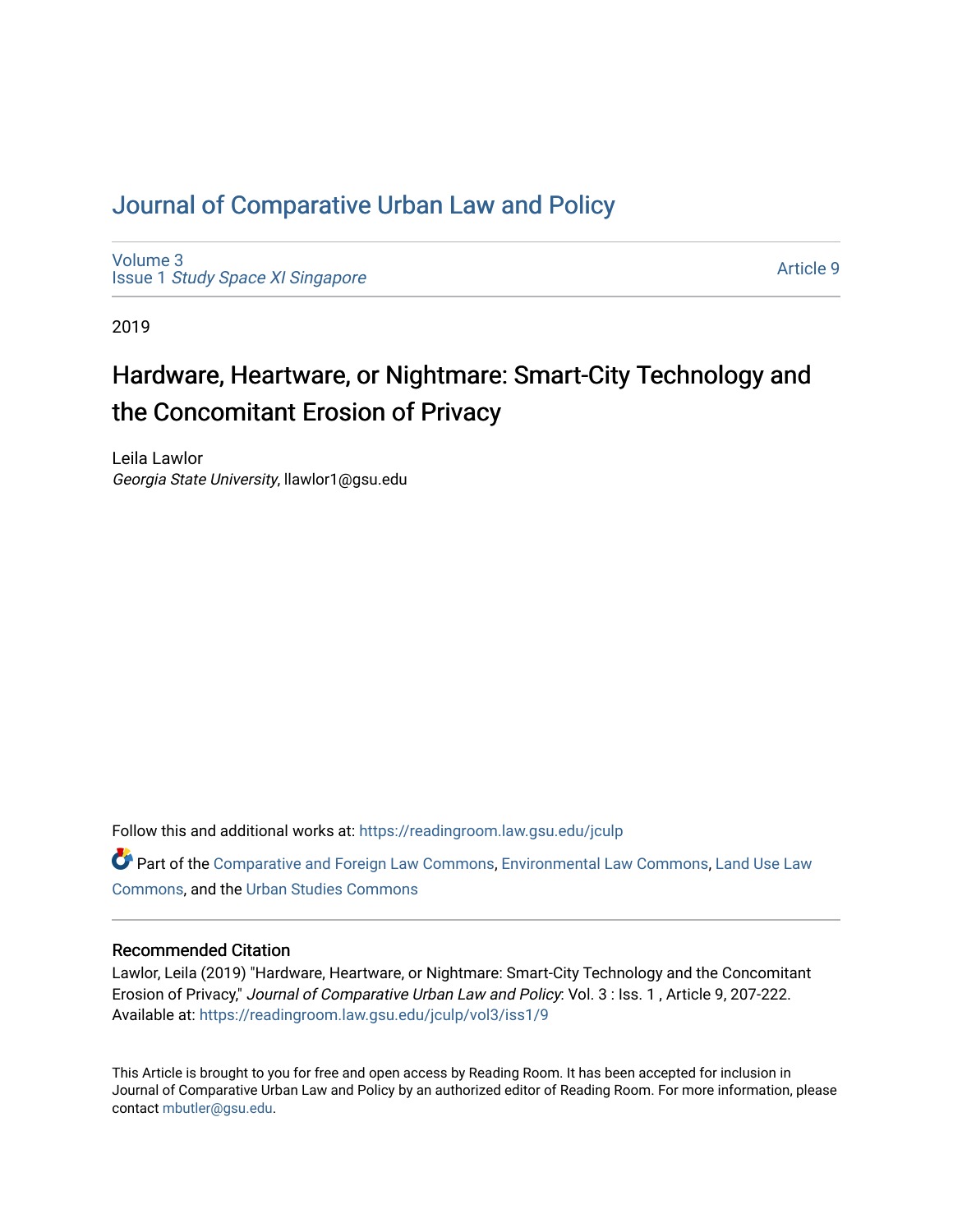# **HARDWARE, HEARTWARE, OR NIGHTMARE: SMART-CITY TECHNOLOGY AND THE CONCOMITANT EROSION OF PRIVACY**

## **Leila Lawlor**<sup>1</sup>

#### **I. INEVITABLE, POSITIVE CHANGE THROUGH TECHNOLOGY**

Multiple factors are aligning in synchrony to enable smart-city technology to revolutionize the way city-dwellers will live in the near future. It is indisputable that 5G network capability is a key driver in the modernization of our cities. Another thing enabling the adoption of smart-city technology is that sensors and batteries necessary for smart-city technology have become much less expensive and much more effective and efficient.<sup>2</sup> An additional factor enabling the adoption of smart-city technology is the sheer number of connected devices. By the year 2020, it is predicted that there will likely be 75 billion devices connected to the Internet of Things.<sup>3</sup>

By necessity, smart-city technology must be incorporated into five aspects of city-dwellers' lives – public safety, transportation, healthcare, education, and energy usage. The need for smart technology is imperative: By 2050, it is expected that two-thirds of the world's population will live in cities, up from about one-third in 1950 and one-half today.<sup>4</sup> There were thirty-one so-called megacities with populations greater than 10 million in 2018, and the number of megacities is expected to increase dramatically to forty-three by 2030.<sup>5</sup> Urban travel is expected

<sup>&</sup>lt;sup>1</sup> Director of LL.M. Program, Georgia State University College of Law

<sup>2</sup> *See, e.g.,* Qing Guo et al, *Towards Low-Cost Yet High-Performance Sensor Networks by Deploying a Few Ultra-fast Charging Battery Powered Sensors,* 18 SENSORS (2018), https://www.mdpi.com/1424-8220/18/9.

<sup>3</sup> See Tony Danova, *Morgan Stanley: 75 Billion Devices Will Be Connected to the Internet of Things by 2020,* BUSINESS INSIDER (Oct. 2, 2013), https://www.businessinsider.com/75-billiondevices-will-be-connected-to-the-internet-by-2020-2013-10#ixzz2jIo3UCkd (citing Morgan Stanley).

<sup>4</sup> Ash Amin and Nigel Thrift, *Citizens of the World: Seeing the City as a Site of International Influence,* 27 HARVARD INT'L REV. 14, 14 (2005).

<sup>5</sup> Around 2.5 Billion More People Will Be Living in Cities by 2050, Projects New UN Report, UNITED NATIONS DEPARTMENT OF ECONOMIC AND SOCIAL AFFAIRS, https://www.un.org/development/desa/en/news/population/2018-world-urbanizationprospects.html.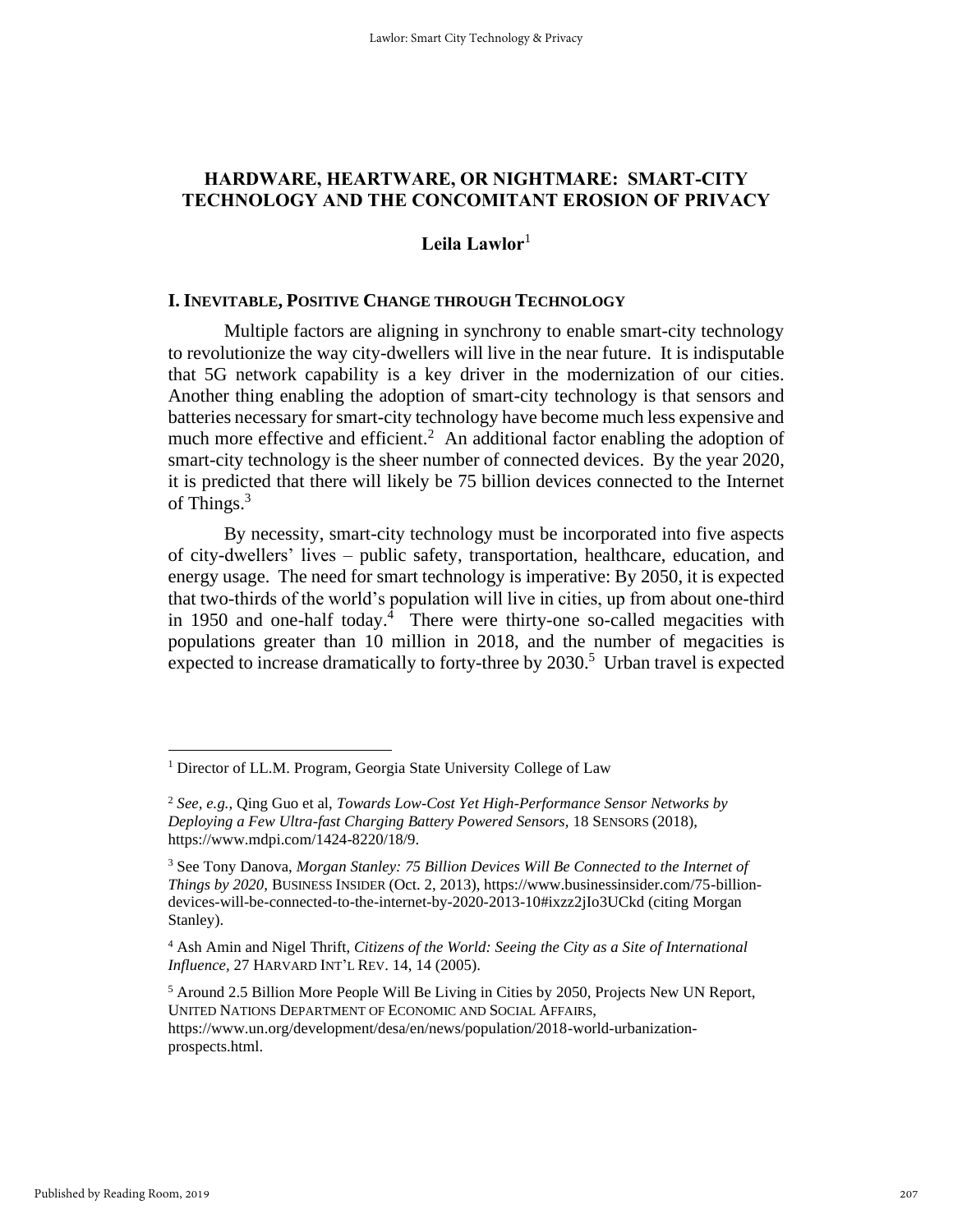to triple by  $2050$ .<sup>6</sup> Also by 2050, the number of people sixty or older is expected to triple.<sup>7</sup> By 2035, the world's energy needs are expected to increase by a worrisome thirty-seven percent.<sup>8</sup> All of these factors combine to create a need for better and more efficient technology to support these changes.

Smart-city technology is intended to improve quality of life for all impacted city-dwellers. Many reports indicate that adoption of smart-city technology has the potential to profoundly and positively affect quality of life in the future.<sup>9</sup> Some advocates for incorporating smart-city technology have dubbed the technology as "heartware" because of its humanitarian potential and the underlying need for residents to accept and embrace the positive changes that this technology can bring.<sup>10</sup> A study of time savings, for example, indicated that smart-city technology has "the potential to 'give back' each city dweller 3 working weeks' worth of time every year."<sup>11</sup> The study indicated that city residents could save sixty hours by utilizing smart traffic systems: thirty-five hours could be saved by using machine learning and intelligent transportation systems for public safety purposes; nine hours could be saved by using healthcare preventative apps and telecommunication with healthcare providers; and twenty-one hours could be saved by using digital communication services with government agencies. $^{12}$  Positive effects on residents' emotional and physical wellbeing could be significant. An additional

<sup>9</sup> See, e.g., *Smart Cities – What's in It for Citizens*? JUNIPER RESEARCH (2018), https://newsroom.intel.com/wp-content/uploads/sites/11/2018/03/smart-cities-whats-in-it-forcitizens.pdf (This study was conducted for Intel by Juniper Research.).

<sup>11</sup> *Smart Cities – What's in It for Citizens?* at 3.

<sup>6</sup> Wilhelm Lerner, *The Future of Urban Mobility*, ARTHUR D. LITTLE GLOBAL (2011), https://www.adlittle.com/en/insights/viewpoints/future-urban-mobility-0.

<sup>7</sup> Michelle Nichols, *U.N. Report Predicts Older People to Triple by 2050*, REUTERS (Mar. 13, 2007) (citing 2006 revision of *World Population Prospects* by the U.N. Department of Economic and Social Affairs Population Division), https://www.reuters.com/article/us-population-un/u-nreport-predicts-older-people-to-triple-by-2050-idUSN1238922420070313.

<sup>8</sup> This percentage was calculated as an expected increase between the years 2013 and 2035, so some of the expected increase has already occurred. *BP Energy Outlook 2035*, BP (2014), https://www.bp.com/content/dam/bp-country/de\_at/pdfs/2014\_2035\_energy\_outlook\_booklet.pdf.

<sup>&</sup>lt;sup>10</sup> The term "heartware" was coined by advocates of smart-city technology in Singapore. See, e.g., Lim Swee Cheang and Guo Lei, *The Heartware of a Smart Nation*, 32 J. OF ASIA-PACIFIC STUD. (2018); Jenson Goh, *Developing the 'Heartware' for a Smart Nation*, TODAY ONLINE (Aug. 27, 2014), https://www.todayonline.com/commentary/developing-heartware-smart-nation.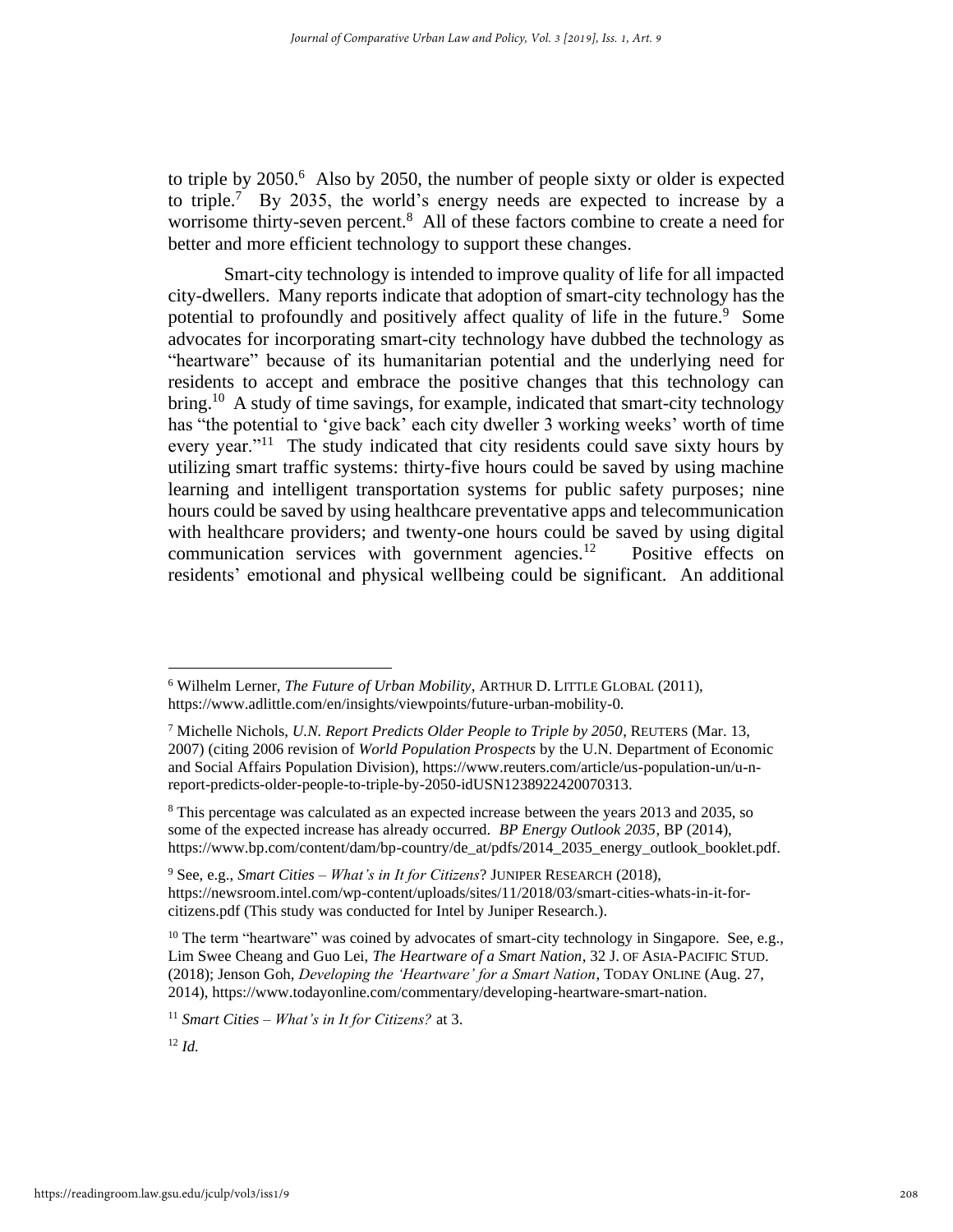and equally significant advantage, of course, is that less congestion and accompanying air pollution would benefit the environment.<sup>13</sup>

#### **II. IMPROVEMENTS IN PUBLIC SAFETY, AT WHAT PRICE?**

Smart-city technology can vastly improve public safety. By use of smart traffic systems, first-responders can arrive more quickly in an emergency. Technology can also greatly improve the ability of law enforcement to investigate crimes, both with increased speed and increased accuracy.<sup>14</sup> One study found that a ten percent reduction in violent crime and a fifteen percent reduction in emergency response times was generally achievable. The benefits to city-dwellers could be immense; in addition to lowered crime rates, tax dollars spent on investigations can be used with increased efficiency.

The most critical moments after a life-threatening emergency are those moments immediately following the violent crime or accident. If first responders can shave moments off their response times, survival rates and life expectancy rates can conversely increase.<sup>15</sup> When a 5G network is adopted, smart traffic sensors and video analytics can minimize first responder travel time by mapping the most expedient route and triggering traffic signals to change, creating a free path of travel for emergency vehicles.<sup>16</sup> Medical personnel in hospitals will be able to view and prepare for incoming patients during the critical moments of ambulance travel.<sup>17</sup> Machine learning can be employed to predict where crimes will occur and correspondingly increase law enforcement patrol in these areas; one study indicates that utilizing this form of a predictive model could prevent 3 million violent crimes.<sup>18</sup>

#### **A. EXAMPLES OF SUCCESS**

Combining the best of detection technology with state-of-the-art surveillance techniques has the potential to achieve remarkable results. In Cape Town, South Africa, for example, law enforcement is now combining use of several

 $17 \, \text{Id}$ 

<sup>18</sup> *Smart Cities – What's in It for Citizens?* at 15.

<sup>13</sup> *Id.* at 4.

<sup>14</sup> *Id.* at 15.

<sup>15</sup> *Id.*

<sup>&</sup>lt;sup>16</sup> Interview by Jason Hiner, Editorial Director of CNET, with Michael Zeto, AT&T's Gen. Manager of Smart Cities Bus., at the 2019 Consumer Electronics Show in Las Vegas, Nev. (Jan. 9, 2019), https://www.cnet.com/videos/how-smart-cities-and-5g-will-improve-health-public-safetyand-transportation/.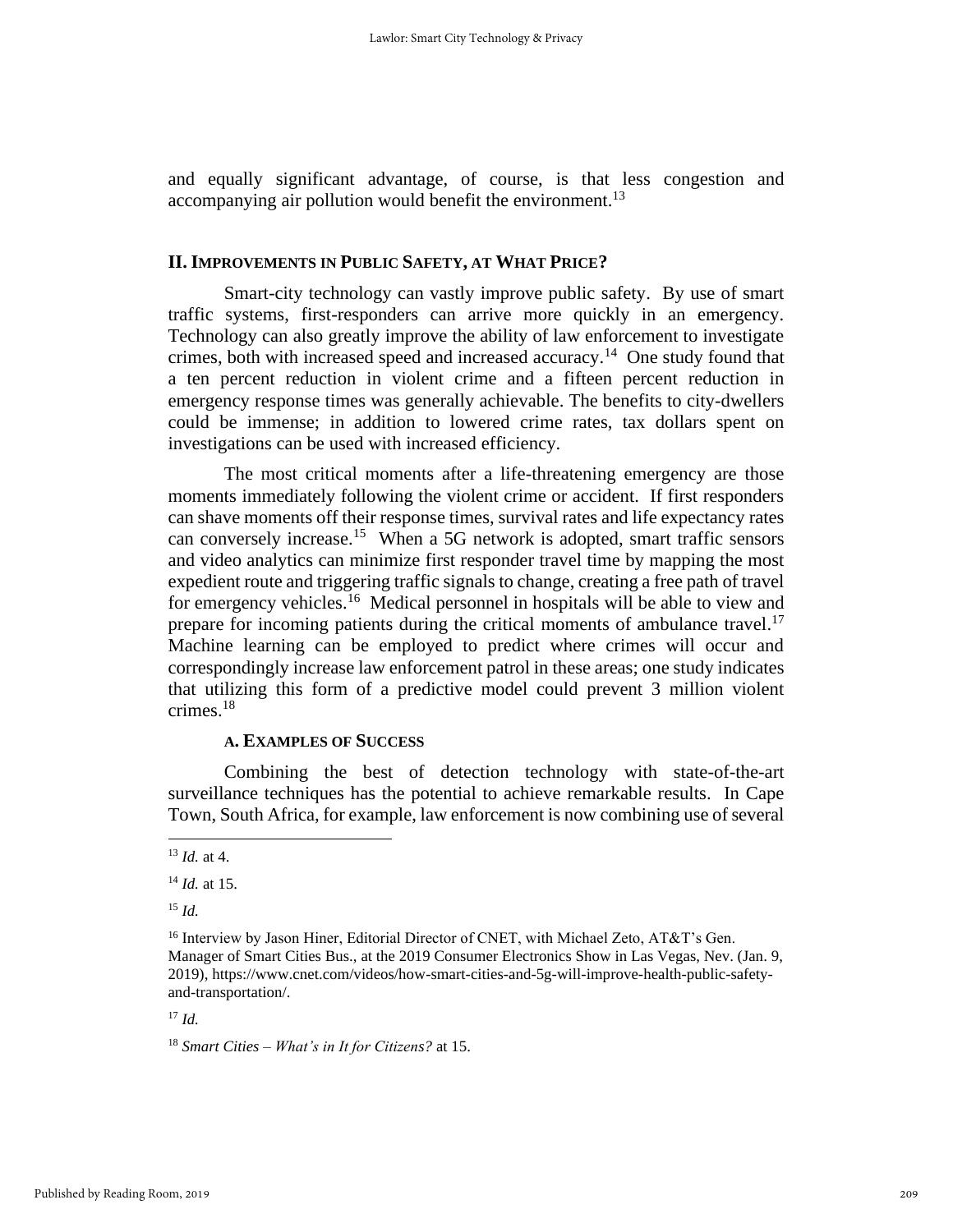devices to fight a horrific crime problem. 19 Specifically, Cape Town police are combining technology that detects gunfire with closed-circuit television and drone surveillance cameras.<sup>20</sup>

This utilization of new technology is particularly important for low-income residents of Cape Town, a city where wealthier residents commonly hire private security companies to patrol and surveil their neighborhoods.<sup>21</sup> The Cape Flats, slum areas outside the city center, suffer from notoriously high rates of crime but have low rates of police patrol. Activist Zackie Achmat, whom the New Yorker has called the "most important dissident in the country since Nelson Mandela,"<sup>22</sup> put the problem succinctly: "There are 200 times more murders in poor communities, but three times less police. . . . Twenty years into our democracy and we still have apartheid-style policing, not just in militarism but also in allocation of resources."<sup>23</sup> There is hope for decreasing crime in these areas now, thanks to smart-city technology. Since combining the use of robotic eyes (closed circuit television and drone cameras) with robotic ears (gunshot detection devices), Cape Town law enforcement reports an increase in the conviction rate for violent crimes from two percent to fifteen percent.<sup>24</sup> Cape Town's minister of law enforcement reported that during "the month of September [2017, after adoption of the audio detection technology in 2016], a total of 31 incidents were recorded, down from

 $19$  Cape Town is one of the world's 20 worst cities for violent crime, with a murder rate of 62 per 100,000 in 2015-2016. *Gunshot Detection System Helping Police Crack Down on Crime in Cape Town,* CBS NEWS (July 11, 2018), https://www.cbsnews.com/news/africawatch-gunshotdetection-system-helping-police-crack-down-on-crime-in-cape-town/ (citing South African Cities Network 2015-2016).

<sup>20</sup> Nereesha Patel, How *New Camera Technology Is Bringing Down Cape Gang Members,* 2 OCEANS VIBE NEWS (July 10, 2018), https://www.2oceansvibe.com/2018/07/10/how-new-cameratechnology-is-bringing-down-cape-gang-members-video/.

<sup>21</sup> Victoria Eastwood, *Bigger than the Army: South Africa's Private Security Forces*, CNN NEWS (Feb. 8, 2013), http://www.cnn.com/2013/02/08/business/south-africa-private-scurity/.

<sup>22</sup> Samantha Power, *The Aids Rebel*, THE NEW YORKER (May 19, 2003), http://www.newyorker.com/magazine/2003/05/19/the-aids-rebel.

<sup>23</sup> We Still Have Apartheid-Style Policing – Protester*,* NEWS 24 VIDEO (Aug. 25, 2015), http://www.news24.com/Video/SouthAfrica/News/We-still-have-apartheid-style-policingprotester-20150825.

<sup>&</sup>lt;sup>24</sup> Gunshot Detection System Helping Police Crack Down on Crime in Cape Town, supra note 18 (quoting J.P. Smith, Cape Town's minister of law enforcement).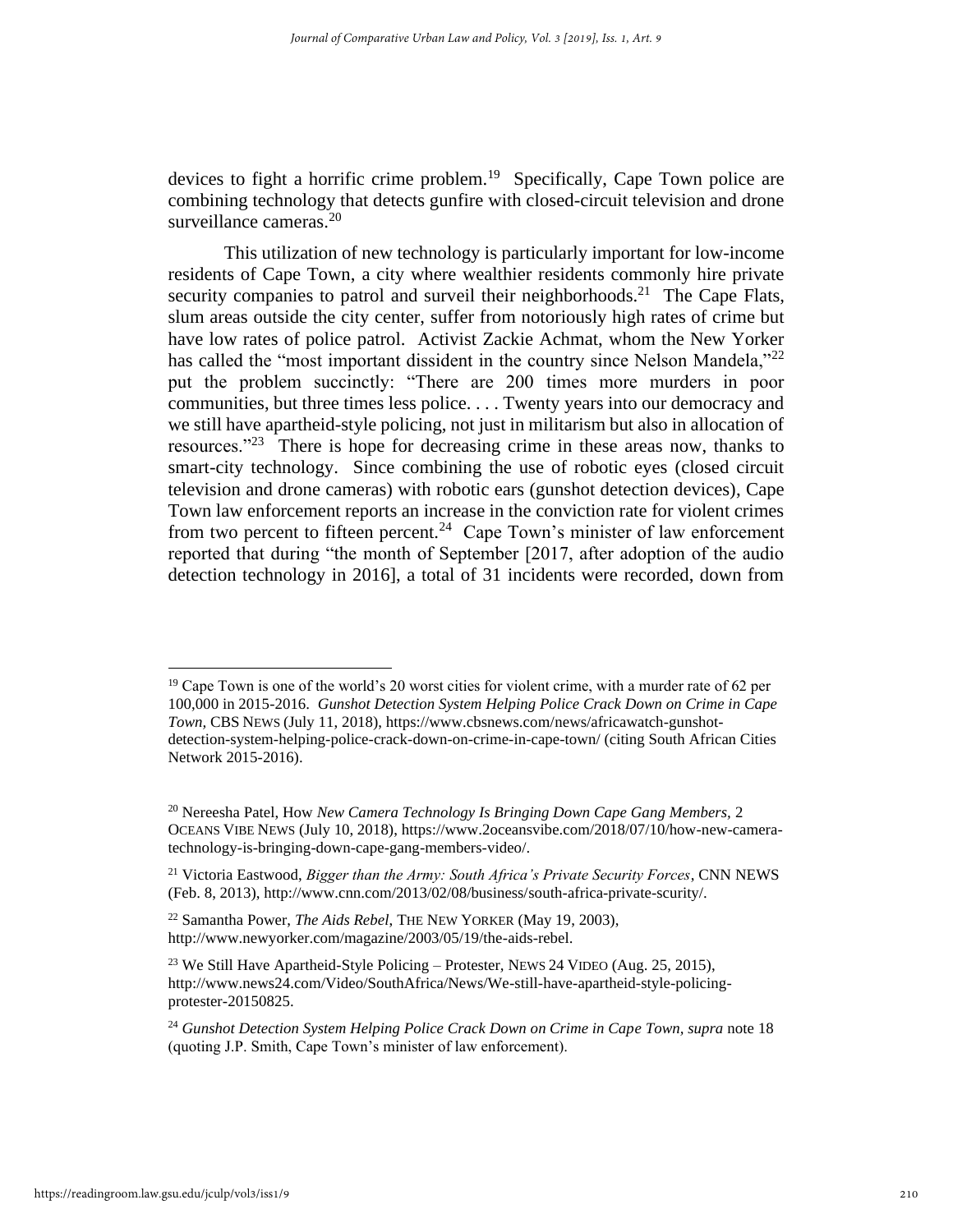128 in August and 211 in July," <sup>25</sup> apparently due to growing public awareness and subsequent deterrent effect.

In the United States, some cities boast impressive results which they credit to their adoption of gunshot detection surveillance. For example, Chicago, which has installed these detection devices extensively across high-crime areas, reported a thirty percent decrease in murders during the first three months of 2019 as compared to the same time period during  $2018<sup>26</sup>$  Police credit the gunshot detection devices with lowering shootings in Englewood, known as one of Chicago's most dangerous communities,<sup>27</sup> by forty-three percent in 2017.<sup>28</sup>

New York City, in partnership with Microsoft, has developed a very effective predictive crime model. This Domain Awareness System (DAS) uses data from closed-circuit television cameras, license plate readers, other sensors, and 911 calls to send a dashboard alert when a 911 call is received or a sensor is triggered.<sup>29</sup> After the 2012 agreement between Microsoft and New York City went into effect, Microsoft began selling DAS to other cities, with the city receiving thirty percent of the profits.  $30$  This money was earmarked specifically for high-tech counterterrorism efforts.<sup>31</sup> The city's adoption of high-tech crime prevention techniques appears to be paying off. After a tiny uptick in 2013 in the overall rate

<sup>29</sup> Neal Ungerleider, *NYPD, Microsoft Launch All-Seeing "Domain Awareness System" With Real-Time CCTV, License Plate Monitoring*, FAST COMPANY (Aug. 8, 2012), https://www.fastcompany.com/3000272/nypd-microsoft-launch-all-seeing-domain-awarenesssystem-real-time-cctv-license-plate-monito.

<sup>25</sup> Ishani Chetty, *Spotshotter Increases Crime Detection across Cape* Town, CAPE TOWN ETC (June 22, 2018), https://www.capetownetc.com/news/shotspotter-increases-crime-detectionacross-cape-town/ (quoting J.P. Smith, Cape Town's minister of law enforcement).

<sup>26</sup> *Chicago Police Department Says Murders Down 30 Percent, Shootings Down 17 Percent through March,* CBS CHICAGO (Apr. 1, 2019), https://chicago.cbslocal.com/2019/04/01/chicagocrime-statistics-march-2019/.

<sup>27</sup> Mark Suppelsa, *"It's Englewood:' 12 Hours in One of Chicago's Most Dangerous Neighborhoods,* WGN (Aug. 25, 2013), https://wgntv.com/2013/08/25/its-englewood-12-hours-inone-of-chicagos-most-dangerous-neighborhoods/.

<sup>28</sup> Matt Finn, *Spotshotter Technology Makes Dent in Chicago's Crime - But Raises Privacy Concerns*, FOX NEWS (Jan. 23, 2018), https://www.foxnews.com/us/shotspotter-technologymakes-dent-in-chicagos-crime-but-raises-privacy-concerns.

<sup>30</sup> *Developing the NYPD's Information Technology,* NYC GOVERNMENT (2012), http://home.nyc.gov/html/nypd/html/home/POA/pdf/Technology.pdf.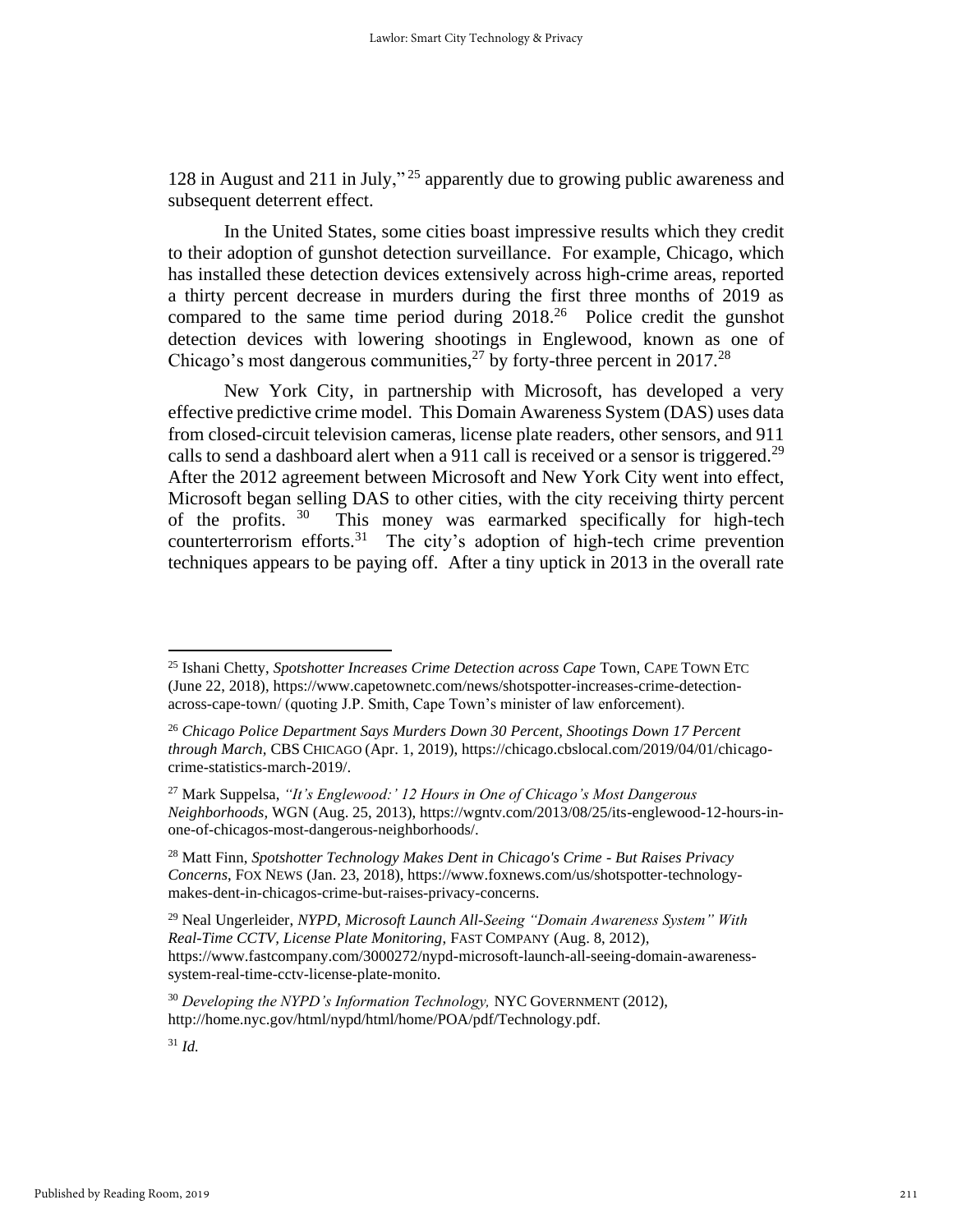of the seven major felony offenses committed in the city, New York has reported subsequent decreases in this rate each year since. $32$ 

# B. A DEEPER LOOK AT ONE CITY'S INITIATIVE: ATLANTA'S SMART-CITY **TECHNOLOGY AND ITS IMPLICATIONS FOR PUBLIC SAFETY AND PRIVACY**

Atlanta, Georgia, is adopting smart-city technology to improve the lives of its residents. The Georgia Power Company, GE and AT&T have partnered to provide a digital infrastructure for Atlanta's smart-city technology.<sup>33</sup> The initiative includes many players – Georgia Power, GE, AT&T, Atlanta's Department of Public Works, Traffic Management Department, Parking Department, Police Foundation, Police Department, and Renew Atlanta – an entity which oversees a \$250 million bond and is charged with repairing Atlanta's infrastructure and managing and easing Atlanta's traffic.<sup>34</sup> Additionally involved are researchers from the Georgia Institute of Technology and Georgia State University.<sup>35</sup>

One of the projects in which Georgia Power is integrally involved is installation of data collection and processing devices on streetlights in Atlanta. Georgia Power has 850,000 street lights installed in the state of Georgia, all of which are potential data collection hubs.<sup>36</sup> In addition to licensing network carriers to attach small devices to the streetlight poles to enable 5G infrastructure, Georgia Power has also begun installing special lighting nodes on certain poles throughout the city of Atlanta. $37$  About 200 of these nodes were projected to be installed in Atlanta by the end of 2018.<sup>38</sup>

Each of the new nodes being installed by Georgia Power has devices that perform four functions. First there is a light grid which enables adaptive dimming so that the streetlight is activated only when movement is detected, producing

<sup>37</sup> *Id.*

<sup>32</sup> *Historical New York City Crime Data*, NEW YORK CITY POLICE DEPARTMENT (2019), https://www1.nyc.gov/assets/nypd/downloads/pdf/analysis\_and\_planning/historical-crimedata/seven-major-felony-offenses-2000-2018.pdf.

 $33$  Christine Primmer, Smart Cities Strategy & Bus. Dev. Manager at Georgia Power, Building the Future of Energy through Smart Cities, Address at the ARC Industry Forum, Orlando, Fla. (Feb. 13, 2018), https://www.youtube.com/watch?v=x7w5cRnqvI0.

<sup>34</sup> *Id.*; RENEW ATLANTA TSPLOST, https://renewatlantabond.com/.

<sup>&</sup>lt;sup>35</sup> "Georgia Tech, Georgia State University, and the city of Atlanta were among the first cityuniversity partnerships to join the MetroLab Network, which is part of the White House's Smart Cities Initiative." T.J. Becker, *Smart Cities*, 1 GA. TECH RES. HORIZONS (2017), http://www.rh.gatech.edu/features/smart-cities.

<sup>36</sup> Primmer, *supra* note 32.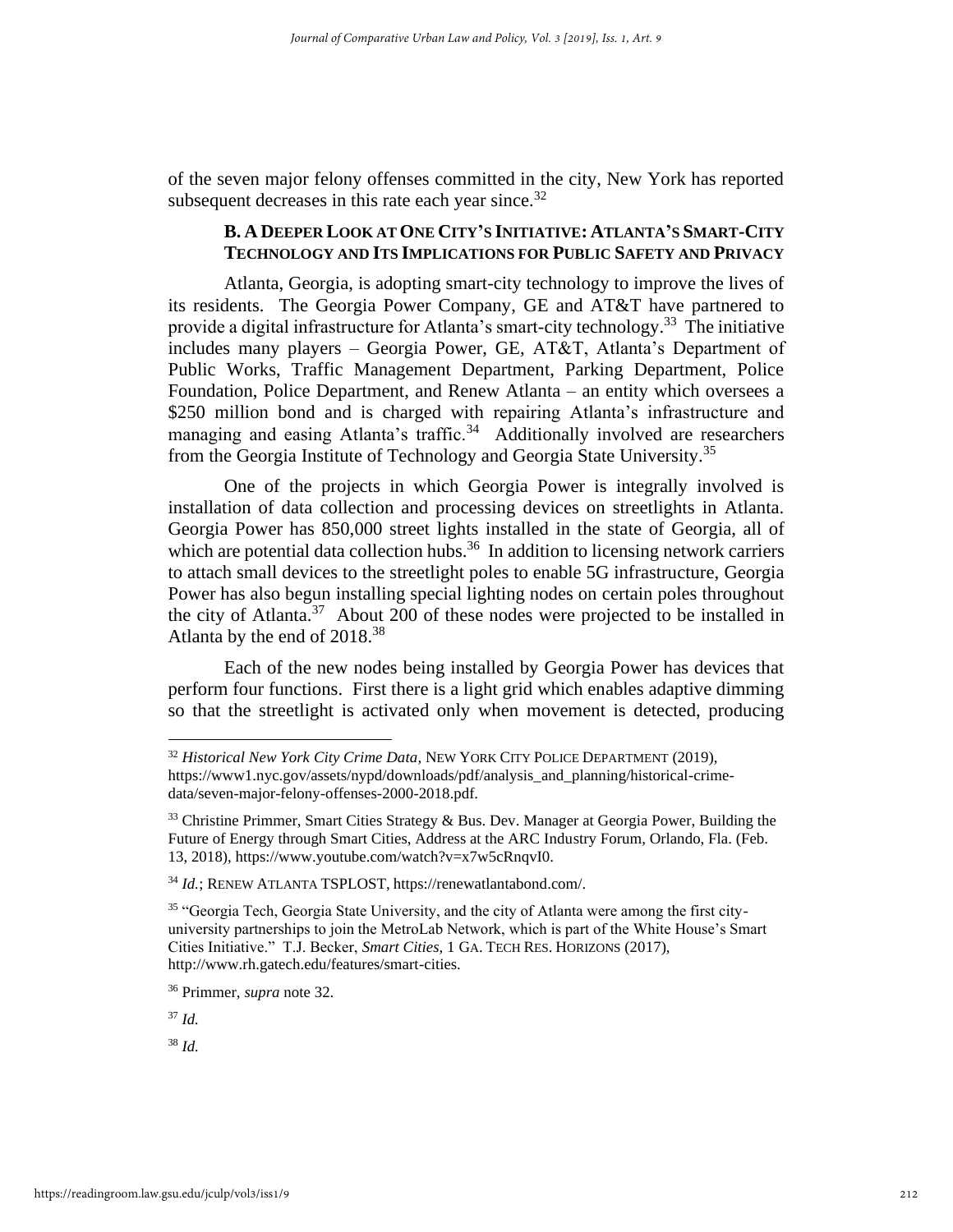energy savings.<sup>39</sup> Second is a video management system called Genetec which enables law enforcement to pull video files from the node and then share the files through law enforcement evidence storage systems. 40 Third is CivicSmart, functionality which can help drivers locate available parking and will alert parking control when vehicles are illegally parked. The fourth device is ShotSpotter, a gunshot detection and alert device.<sup>41</sup>

Because each of the new lighting nodes has two cameras, two audio sensors, and edge processing capability, metadata on traffic count and vehicular speeds is generated and captured.<sup>42</sup> Likewise, video of passing vehicles is available from two camera views.<sup>43</sup> The gunfire detection device on each node is designed only to detect the sound of gunshots and send alerts to law enforcement, but audio recording is constantly captured. In November 2018, the Atlanta Police Department started a pilot program to determine the effectiveness of the newly installed gunfire detection devices.<sup>44</sup> The system is currently being piloted in a five square-mile area, and researchers at Georgia State University are analyzing the effectiveness of the system.<sup>45</sup> About twenty sensors are necessary for a square mile of gunfire detection,  $46$  so the pilot project involves installation of about 100 sensors.

<sup>45</sup> *Id.*

<sup>39</sup> Primmer, *supra* note 32.

<sup>40</sup> *Id.*

<sup>41</sup> *Id.*

<sup>42</sup> Interview by Jason Hiner, Editorial Director of CNET, with Michael Zeto, AT&T's Gen. Manager of Smart Cities Bus., *supra* note 15.

<sup>43</sup> Primmer, *supra* note 32.

<sup>44</sup> *Closer Look: Conversations on Safety from Local Neighborhoods to School Districts,* PUBLIC BROADCASTING ATLANTA (Jan. 11, 2019), https://www.wabe.org/episode/closer-lookconversations-on-safety-from-local-neighborhoods-to-school-districts/ (conversation with Major John Quigley, executive officer in the Atlanta Police Department's Strategy and Special Projects Division).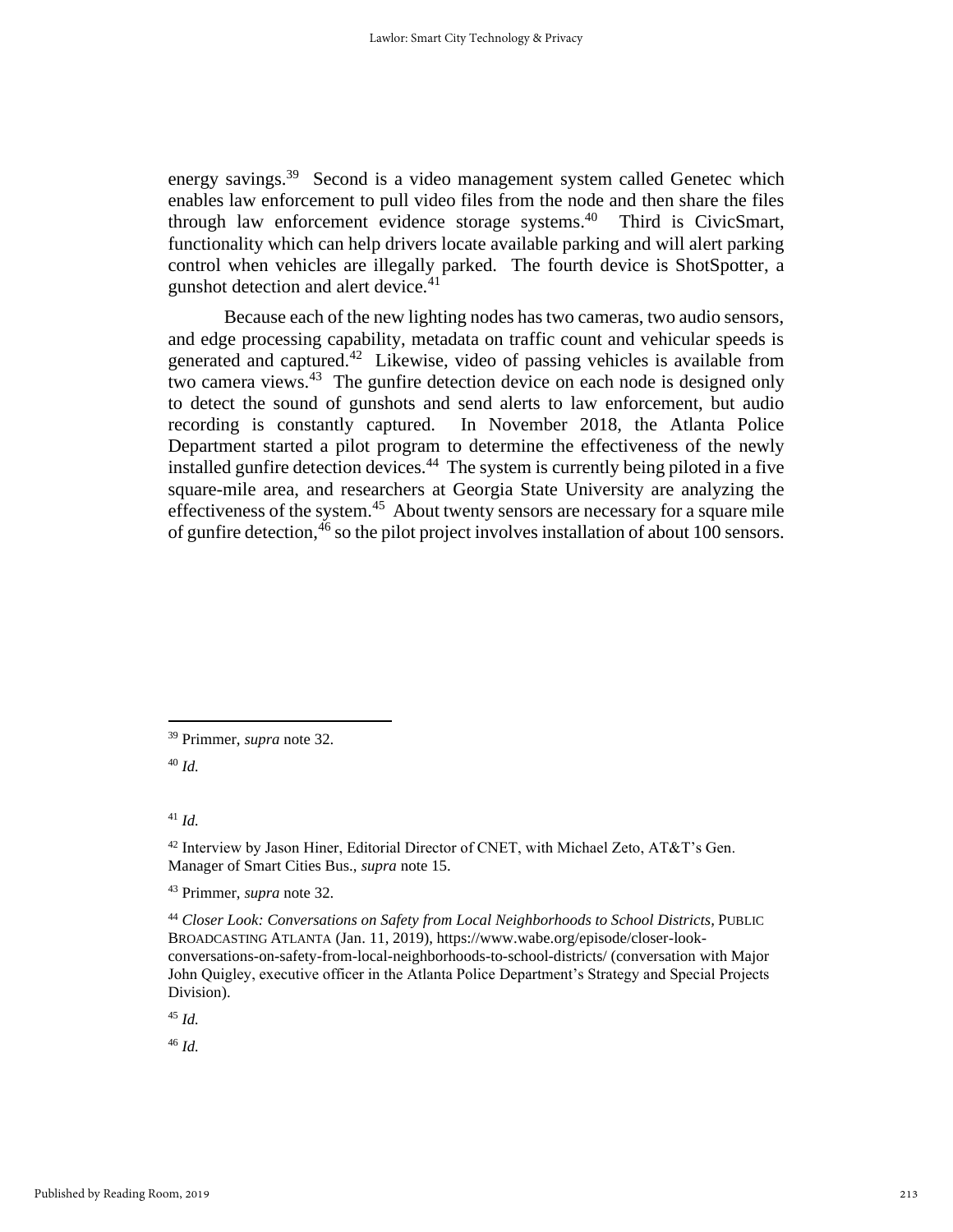## **C.BALANCING EROSION OF PRIVACY WITH THE ADVANTAGES OF SMART-CITY TECHNOLOGY**

An initial issue which must be determined in smart-city development is ownership of the data collected by sensors and other devices, data which can not only be used for law enforcement purposes but also can pinpoint and aggregate consumer activity, enabling forecasting of future consumer activity. Professor Jennifer Clark, director of Georgia Tech's Center for Urban Innovation and associate director of Georgia Tech's Smart Cities and Inclusive Innovation initiative, has voiced concern that city managers who are eager to adopt smart-city technology and worried about falling behind other cities' implementation of smartcity planning too often trade data for free infrastructure.<sup>47</sup> The data, if handled properly and ethically, could have tremendous value; the data could potentially generate revenue that cities could use for their citizens' needs.<sup>48</sup> But Clark stated that she knows of no city that "has thought really seriously about the [forfeited] value."<sup>49</sup> In addition, there is the potential for misuse of the data.

Data collected by smart-city devices generally needs to be de-identified at the source. If such de-identification does not occur automatically, city residents should have the ability to opt out of data collection. The European Union recently enacted<sup>50</sup> the General Data Protection Regulation (GDPR), a sweeping piece of legislation which gives individuals control of their data and the right to demand its destruction, but the United States has no such law. Incorporated in the GDPR was the concept of "Privacy by Design," created and advocated by Dr. Ann Cavoukian, an internationally recognized privacy expert who served as Privacy Commissioner of Ontario, Canada, for three terms.<sup>51</sup> The guiding principles of the GDPR are lawfulness, fairness and transparency, purpose limitation, data minimization, accuracy, storage limitation, integrity and confidentiality, and accountability.<sup>52</sup>

<sup>47</sup> Brian Barth, *Smart Cities or Surveillance Cities?* PLANNING (Mar. 2019), https://www.planning.org/planning/2019/mar/smartcities/.

<sup>48</sup> *Id*.

<sup>49</sup> *Id*. (quoting Georgia Tech Professor Jennifer Clark).

<sup>50</sup> The new EU law was enacted in 2016 and went into effect in May 2018. Jeff John Roberts, *The GDPR Is in Effect: Should U.S. Companies Be Afraid?* Forbes (May 25, 2018), http://fortune.com/2018/05/24/the-gdpr-is-in-effect-should-u-s-companies-be-afraid/.

<sup>51</sup> Hessie Jones, *Will Privacy First Be the New Normal? An Interview with Privacy Guru, Dr. Ann Cavoukian,* FORBES (Aug. 13, 1918),

https://www.forbes.com/sites/cognitiveworld/2018/08/13/will-privacy-first-be-the-new-normalan-interview-with-privacy-guru-ann-cavoukian/#3bcc7a2225dc.

<sup>52</sup> Parliament and Council Regulation 2016/679 of April 27, 2016 on the Protection of Natural Persons with regard to the Processing of Personal Data and on the Free Movement of Such Data,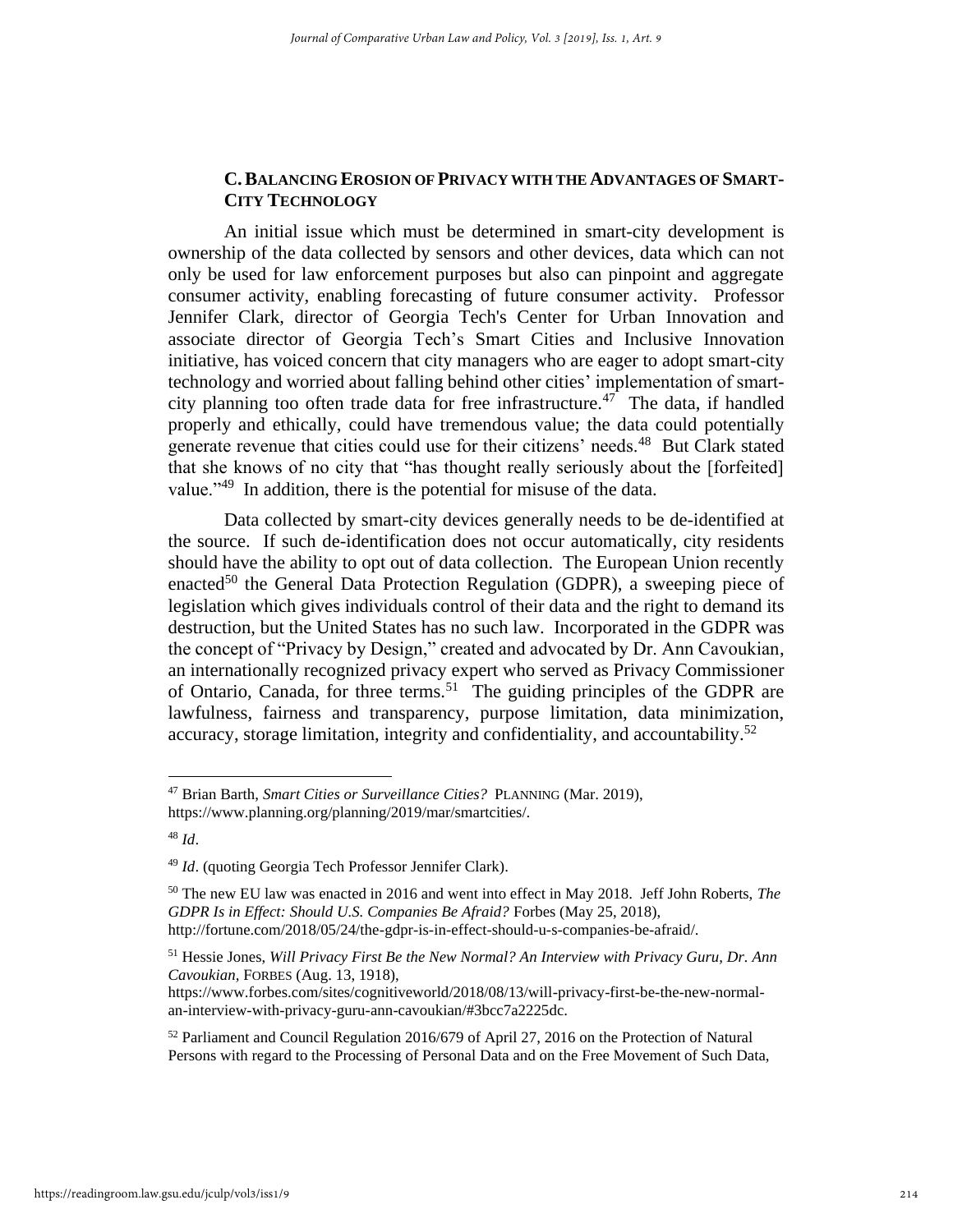A few years after Cavoukian left her position as Ontario's Privacy Commissioner,<sup>53</sup> she became involved with development of a smart-city project in Toronto. Because of a conflict over how to handle collected data, this planned neighborhood in Toronto has become a tinderbox of concern and debate over compromised privacy. The sensor-laden neighborhood, Quayside, was being developed by Sidewalk Labs, a sister company to Google,<sup>54</sup> in collaboration with Waterfront Toronto, a government agency.<sup>55</sup> In 2017, Cavoukian was hired in a consulting role. 56 She advocated that a plan be put in place to de-identify any collected data at its source.<sup>57</sup> In October of 2018, however, she resigned from her role in the project when she discovered that third parties involved in the development and management of the smart city might gain access to individual data.<sup>58</sup> In her resignation letter, Cavoukian said, "I imagined us creating a Smart City of Privacy, as opposed to a Smart City of Surveillance."<sup>59</sup> Her fears were not just about misuse of the data for purposes of profit by marketers tracking consumer activity; even more she feared breach by potential hackers and thieves.

Data collected for public safety purposes poses a particular challenge for privacy advocates as it must be handled differently from data collected for consumer-tracking or simply for making lives simpler and tasks faster. Deidentification of data may not be possible or logical when the data is being used for law enforcement purposes. Additionally, when crime fighting can be successfully enhanced by technology and especially in areas which suffer badly from violent crimes, it is likely that many residents and government officials would opt for

<sup>56</sup> *Id*.

<sup>57</sup> *Id.*

and Repealing Directive 95/46/EC (General Data Protection Regulation), 2016 O.J. (L 119), art. 5, https://eur-lex.europa.eu/legal-

content/EN/TXT/?qid=1552662547490&uri=CELEX%3A32016R0679.

<sup>&</sup>lt;sup>53</sup> Ann Cavoukian is recognized as one of the world's leading experts on privacy and technology. She served as Ontario's Privacy Commissioner from 1997 to 2014. *Privacy and Big Data Institute: About Dr. Ann Cavoukian,* Ryerson University, https://www.ryerson.ca/pbdi/About/Members/anncavoukian/.

<sup>54</sup> Gabrielle Canon, *"City of Surveillance": Privacy Expert Quits Toronto's Smart-City Project*, THE GUARDIAN (Oct. 23, 2018), https://www.theguardian.com/world/2018/oct/23/toronto-smartcity-surveillance-ann-cavoukian-resigns-privacy.

<sup>55</sup> *Sidewalk Labs' Vision and Your Data Privacy: A Guide to the Saga on Toronto's Waterfront*, GLOBE AND MAIL (Dec. 7, 2018), https://www.theglobeandmail.com/canada/toronto/articlesidewalk-labs-quayside-toronto-waterfront-explainer/.

<sup>58</sup> Canon, *supra* note 53.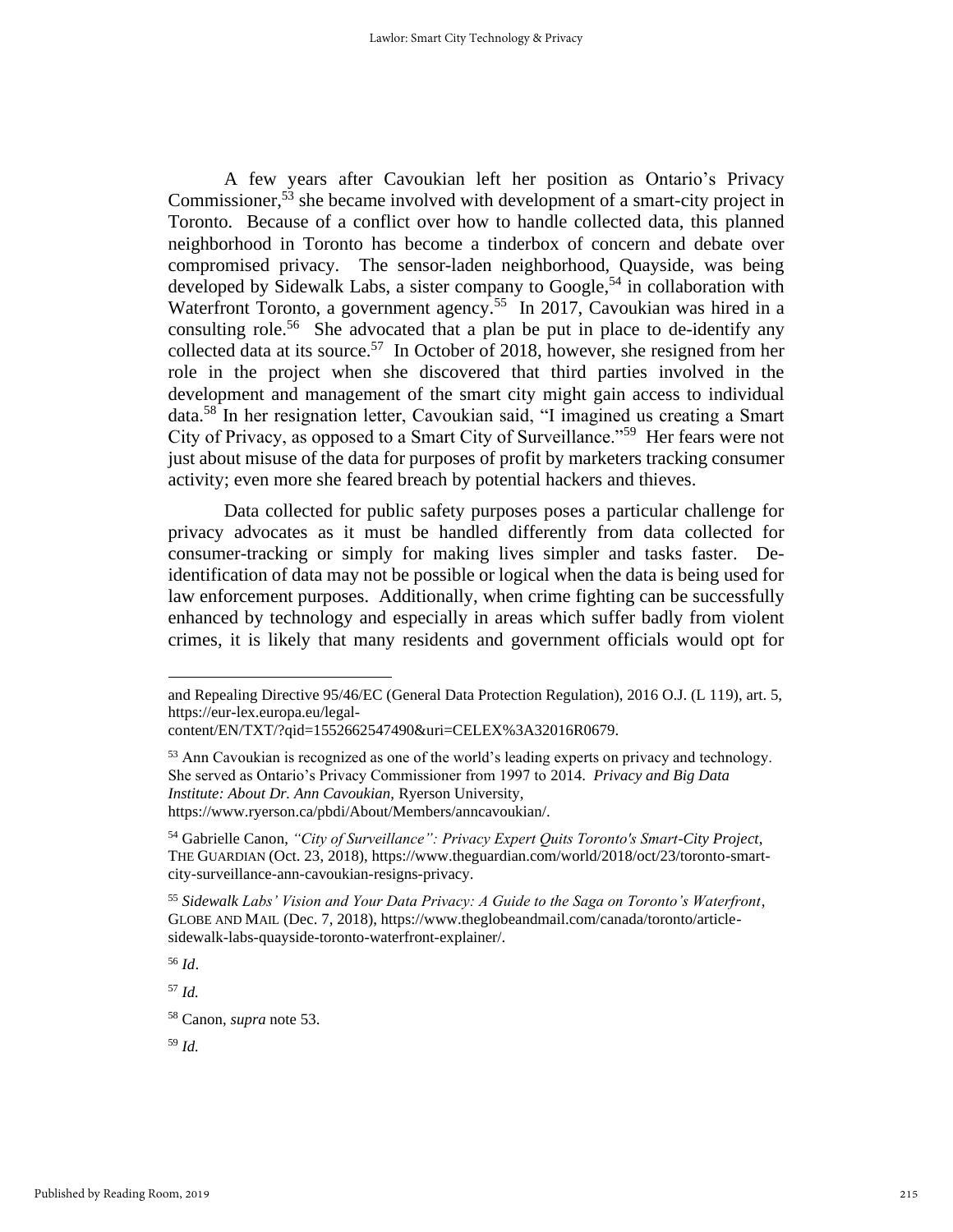increased law enforcement protection provided by technological surveillance in exchange for lowered expectation of privacy. In fact, some advocates for smartcity technology do not view lowered expectation of privacy as a troubling factor whatsoever. Michael Zeto, AT&T's General Manager of Smart Cities Technology, recently put it like this: "It's really not about Big Brother at the end of the day . . . . This is about emergency preparedness for first responders. It's about gathering data ahead of time after an incident, so that people can be prepared when they get to the scene . . . . So it not only helps to improve the chances of decreasing property loss and saving lives of the citizens, but also protecting those first responders."<sup>60</sup>

# **D. A RELATIVELY NEW, POPULAR CRIME FIGHTING TOOL -- SHOTSPOTTER**

When new technology for fighting crime has been adopted, most notably gunshot detection devices, license plate scanners, body cameras, and GPS tracking devices, constitutional debate has ensued. The most popular gunshot detection device, and the one installed on Atlanta's new lighting nodes, is called ShotSpotter, and it has certainly inspired debate. On one side of the debate are those who believe its effectiveness at crime fighting outweighs privacy concerns, more so because the recordings occur in public places.<sup>61</sup> On the other side of the debate are those that liken ShotSpotter to a wiretap which they assert would require a warrant.<sup>62</sup> Those on the latter side of the debate are troubled by cities being laden with sensors which they see as little more than listening devices.

ShotSpotter is manufactured by a California-based company of the same name, and in the last decade ShotSpotter has been installed in more than ninety cities in the United States, as well as in Cape Town, South Africa, and Nassau, Bahamas.<sup>63</sup> Here is how ShotSpotter works: Audio sensors – microphones with computers attached – pick up the sound of gunfire, and audio triangulation

<sup>60</sup> Interview by Jason Hiner, Editorial Director of CNET, with Michael Zeto, AT&T's Gen. Manager of Smart Cities Bus., *supra* note 15.

<sup>61</sup> The U.S. Supreme Court has recognized that where there is no reasonable expectation of privacy, like in conversation occurring on a public street, Fourth Amendment concerns do not arise. Katz v. United States, 389 U.S. 347 (1967). "[C]onversations in the open would not be protected against being overheard, for the expectation of privacy under the circumstances would be unreasonable." *Katz*, 389 U.S. at 361 (Harlan, J., concurring).

 $62$  Government wiretapping is generally subject to the warrant requirement of the Fourth Amendment. Katz v. United States, 389 U.S. 347 (1967). *But see* Kee v. City of Rowlett, Tex., 247 F.3d 206 ( $5<sup>th</sup>$  Cir. 2001) (holding that wiretap of an outdoor conversation at funeral of two murdered children did not violate the speakers' expectation of privacy).

<sup>63</sup> *Learn Why 90+ Cities Trust ShotSpotter*, SHOTSPOTTER GUNSHOT DETECTION AND LOCATOR SERV., https://www.shotspotter.com/.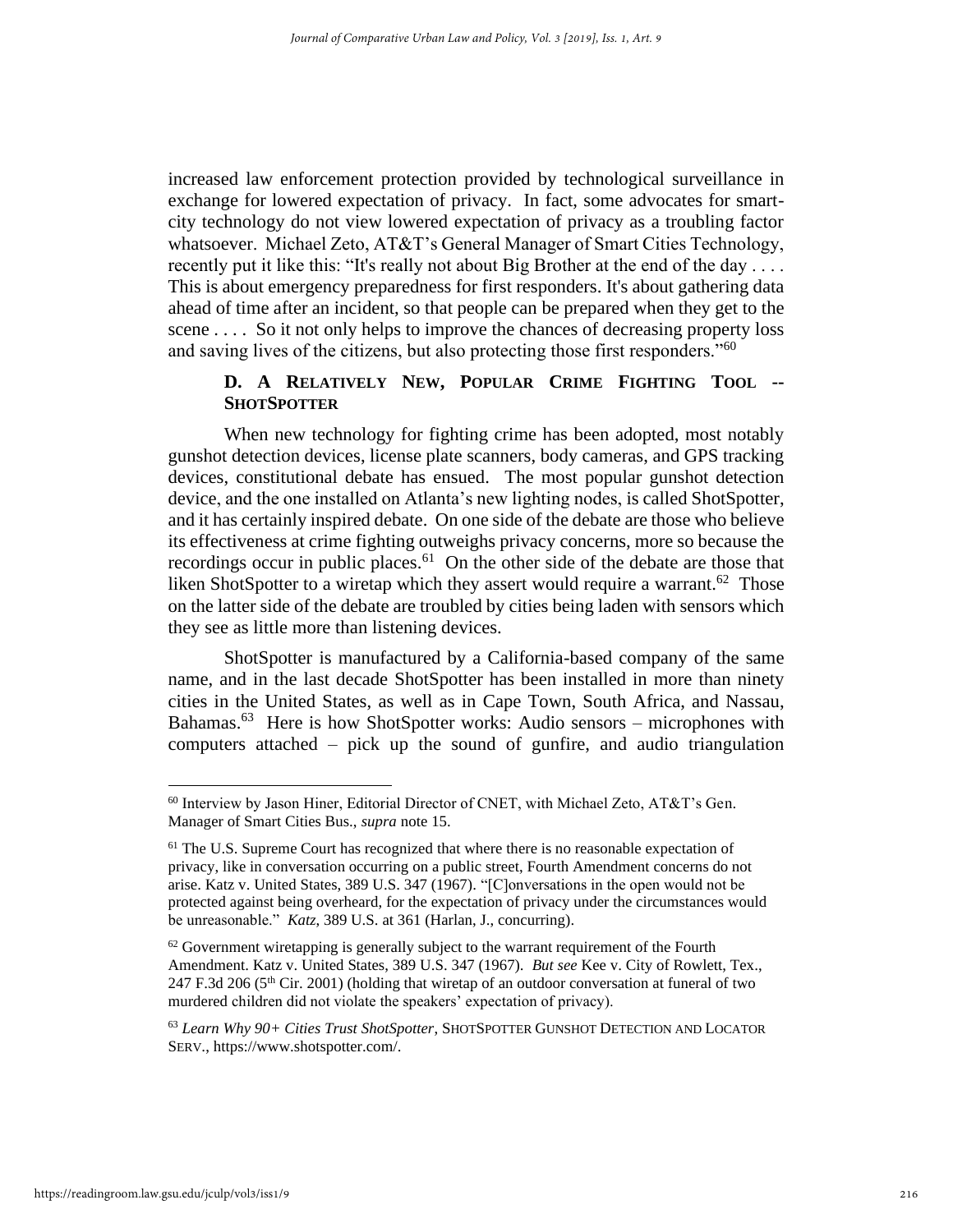pinpoints the location of the shots.<sup>64</sup> The recorded audio is analyzed by algorithms and information is then transmitted to ShotSpotter's Incident Review Center in Newark, California.<sup>65</sup> At the Incident Review Center, ShotSpotter employees further analyze the information and, if possible, add tactical information for law enforcement, for example, automatic weapons are being used or multiple shooters are present.<sup>66</sup>

Within sixty seconds of the gunfire, alerts are sent to 911 dispatch centers, mobile data terminals in officer patrol cars, and officer smartphones. $67$  The speed of the system enables rapid law enforcement response, and pinpointing the location of the gunfire enables accurate response and investigation. When gunfire is reported the old fashioned way, by report from a neighbor who heard it, officers cannot discern the location with more accuracy than an area spanning 200 to 300 addresses, but ShotSpotter's audio triangulation narrows down the search to about a thirty-foot area.<sup>68</sup> Atlanta police are trained that when they respond to a ShotSpotter alert, they should search an area with a radius of about twenty-five meters (eighty-two feet) for shell casings and bullets.<sup>69</sup>

The ShotSpotter privacy policy states that the "entire system is intentionally designed not to permit 'live listening' of any sort. Human voices do not trigger ShotSpotter sensors."<sup>70</sup> However, ShotSpotter recordings contain audio of several seconds before and after the gunfire, $71$  and the company generally claims

<sup>65</sup> *Id.*

<sup>66</sup> *Id.* 

<sup>67</sup> *Id*.

<sup>68</sup> Primmer, *supra* note 32.

<sup>70</sup> *ShotSpotter – Privacy Policy*, SHOTSPOTTER GUNSHOT DETECTION AND LOCATOR SERV., https://www.shotspotter.com/apps/privacy/.

<sup>71</sup> ShotSpotter CEO Ralph A. Clark stated that the "system basically truncates the noise; two seconds before, maybe three seconds after." Cale Guthrie Weissman, *The NYPD's Newest Technology May Be Recording Conversations,* BUSINESS INSIDER (Mar. 26, 2015),

<sup>64</sup> *How ShotSpotter Works*, SHOTSPOTTER GUNSHOT DETECTION AND LOCATOR SERV., https://www.shotspotter.com/.

<sup>&</sup>lt;sup>69</sup> Major John Quigley of APD's Strategy and Special Projects Division explained that that was the area necessary for police to search, and the Atlanta Police Department was looking into purchasing metal detectors to make the investigation even more efficient. *Closer Look: Conversations on Safety from Local Neighborhoods to School Districts,* PUBLIC BROADCASTING ATLANTA (Jan. 11, 2019), https://www.wabe.org/episode/closer-look-conversations-on-safetyfrom-local-neighborhoods-to-school-districts/.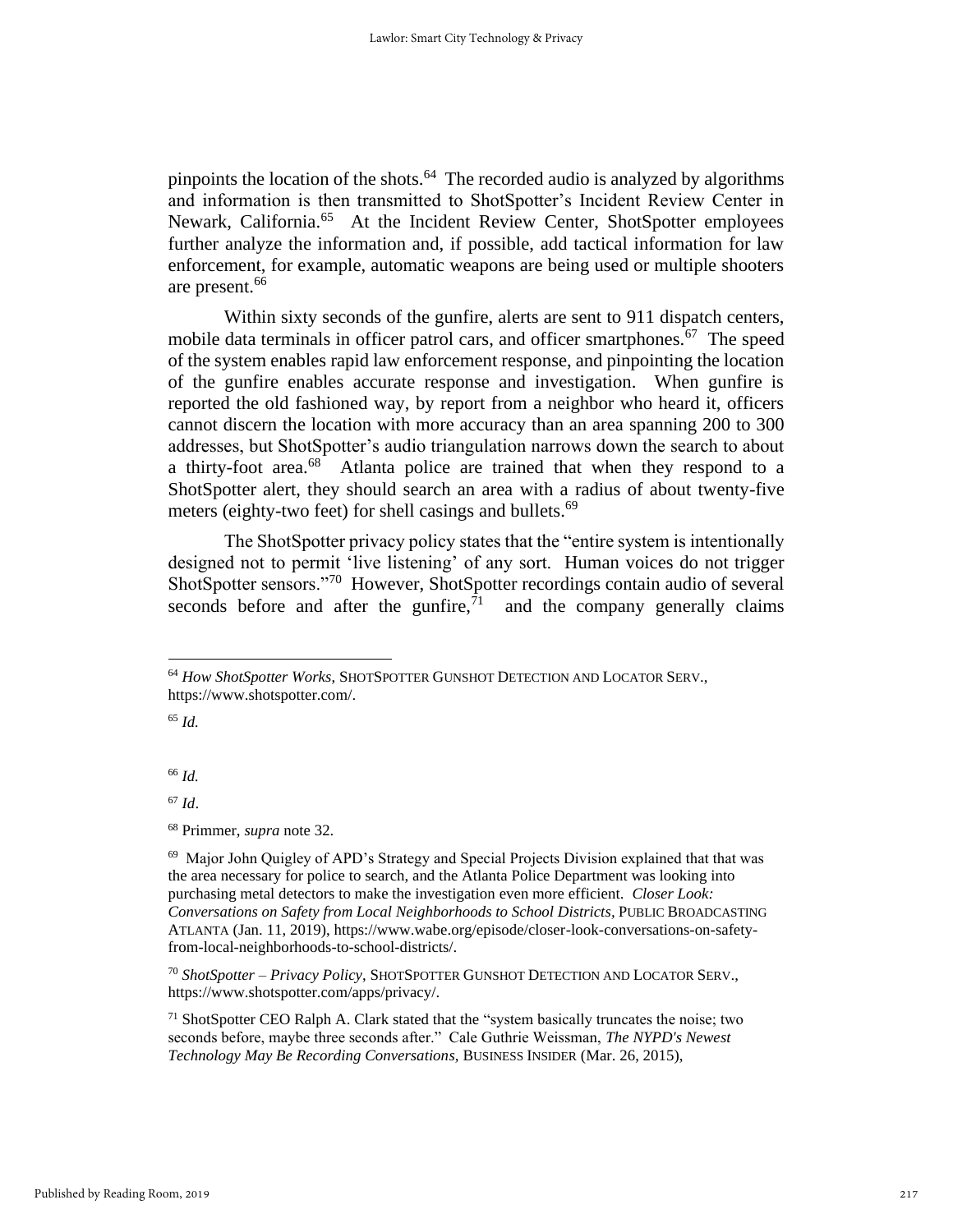ownership of all recordings.<sup>72</sup> Two murder cases, both of which resulted in convictions, have established that human voices can indeed be included in SpotShotter recordings.

First was the shooting death of Tyrone Lyles in June 2007 on a street in Oakland, California, in what was reportedly a dispute over drugs.<sup>73</sup> As Lyles lay dying in the street, the last words he uttered were "'Ar, Ar, why are you going to do me like that,  $Ar?^{m74}$  These words were not overheard by police or a witness. They were captured by ShotSpotter devices installed and utilized by the Oakland Police Department.<sup>75</sup> The ShotSpotter recording was introduced into evidence, and Arlito Johnson, whose nickname is "Ar," was convicted of, among other things, second degree murder.<sup>76</sup> He was sentenced to 64 years to life in prison.<sup>77</sup>

The second case was reported to have started with a derogatory comment posted on Facebook.<sup>78</sup> Here are the events reported to have occurred in the wee hours of December 2, 2011 in New Bedford, Massachusetts: Because of the derogatory Facebook comment, two young women made plans to meet for a fistfight.<sup>79</sup> The two women were the then current and ex-girlfriends of a twenty-

*Closer Look: Conversations on Safety from Local Neighborhoods to School Districts,* PUBLIC BROADCASTING ATLANTA (Jan. 11, 2019), https://www.wabe.org/episode/closer-lookconversations-on-safety-from-local-neighborhoods-to-school-districts/.

<sup>73</sup> Paul T. Rosynsky, *Oakland Man Sentenced for 2007 Murder*, EAST BAY TIMES (Aug. 15, 2016), https://www.eastbaytimes.com/2011/01/14/oakland-man-sentenced-for-2007-murder/.

<sup>74</sup> People v. Johnson, 2013 WL 740387 (Cal. Ct. App., Feb. 27, 2013).

<sup>75</sup> *Id*.

<sup>76</sup> *Id.*

<sup>77</sup> *Id.*

<sup>78</sup> Brian Fraga, *Facebook Post Sparked New Bedford Fight that Ended in Deadly Shooting*, S. COAST TODAY (Jan. 7, 2012),

https://www.southcoasttoday.com/article/20120107/NEWS/201070327.

https://www.businessinsider.com/the-nypds-newest-technology-may-be-recording-conversations-2015-3.

<sup>72</sup> Jason Tashea, *Should the Public Have Access to Data Police Acquire through Private Companies?* ABA JOURNAL (Dec. 1, 2016),

http://www.abajournal.com/magazine/article/public\_access\_police\_data\_private\_company.

Generally, ShotSpotter contracts specify that the data collected is proprietary. However, there are exceptions. Scott Jones, Acting Director of Electronic Frontiers Georgia, reported that the data collected by ShotSpotter devices installed in the new lighting nodes in Atlanta is owned by the City of Atlanta.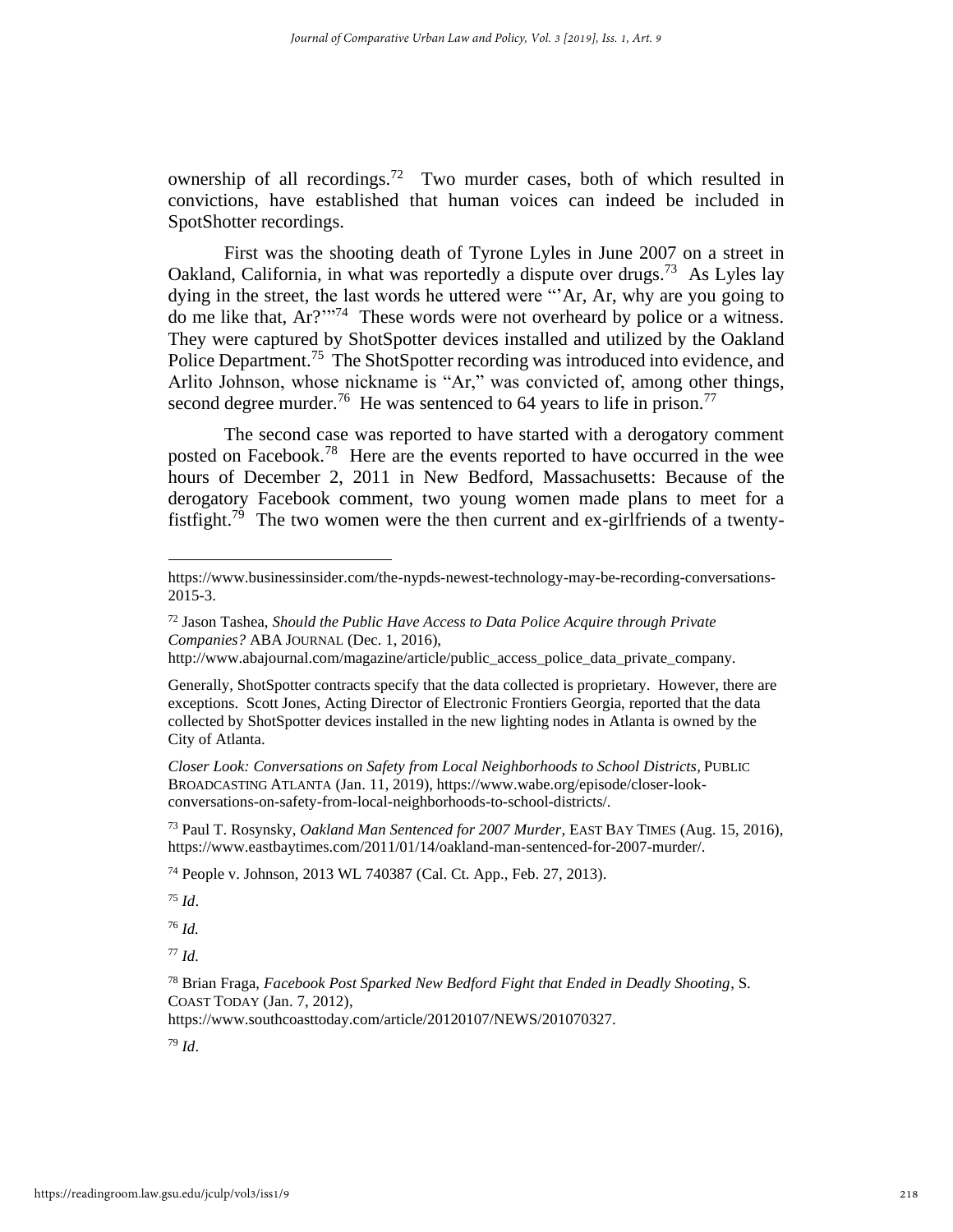year-old named Jason Denison.<sup>80</sup> Denison, his twenty-year-old friend Michael Pina, and another twenty-year-old named Jonathan Flores were in attendance at the street fight. $81$  Somehow the fistfight escalated to a gunfight between two of the young men in attendance. Denison chased Flores, firing at him. Flores fired back at Denison, missing him but accidentally shooting Denison's friend Pina.<sup>82</sup> The stray bullet struck Pina in the brain, and he subsequently died. Both Flores and Denison were charged with murder. $83$ 

This case is extraordinary and tragic. The case is tragic as the senseless fistfight turned gunfight resulted in the tragic death of one very young man and the long-term incarceration of two others. The case is extraordinary because New Bedford utilized ShotSpotter, and the following was recorded by the gunfire detection system: "'Oh my God! You're crazy!' and then 'Jason don't!' several times, followed by a number of gunshots. After the gunshots, a female was heard yelling 'You . . . missed and they shot him!' 'You're going to jail!"<sup>84</sup> A motion to suppress this evidence was granted in Denison's case, as the judge ruled that the ShotSpotter recording violated the Massachusetts Wiretap Act,<sup>85</sup> but Denison was still convicted of manslaughter.<sup>86</sup> Flores, the young man who fired the stray bullet which killed Pina, was also convicted of manslaughter.<sup>87</sup>

- <sup>80</sup> *Id*.
- <sup>81</sup> *Id.*

<sup>82</sup> *Id.*

<sup>83</sup> *Id*.

<sup>85</sup> *Id* at \*3-4.

<sup>86</sup> As a result of a plea bargain, Denison pled guilty to manslaughter, carrying a firearm without a license, and armed assault with intent to murder. In 2016 he was sentenced to serve not less than nine nor more than twelve years for the most serious crime – manslaughter. His lesser sentences for the second and third crimes are being served concurrently, and he was given credit for the time he had already spent behind bars. Commonwealth v. Denison, No. BRCR2012-00029 (Mass. Super. Ct. Bristol Cty. 2012). The state had appealed the grant of the motion to suppress the ShotSpotter evidence, and although the Supreme Judicial Court of Massachusetts recognized that determination of its admissibility was "important and capable of repetition," the state's appeal was dismissed as moot when Denison's case was concluded through plea bargaining. Commonwealth v. Denison, No. SJC-12038 (Mass. 2016).

<sup>87</sup> Flores also entered into a plea bargain. In 2015, he was sentenced for the same three crimes as Denison. Flores was sentenced to serve not less than ten nor more than thirteen years for manslaughter, with the sentences for the lesser crimes to be served concurrently, and with credit for time served. Commonwealth v. Flores, No. BRCR2012-00030 (Mass. Super. Ct. Bristol Cty. 2012).

<sup>84</sup> Brief of Commonwealth, Commonwealth v. Denison, No. SJC-12038, 2016 WL 1423883, at \*13 (Mass. 2016) (quoting transcript of motion hearing held on June 12, 2015).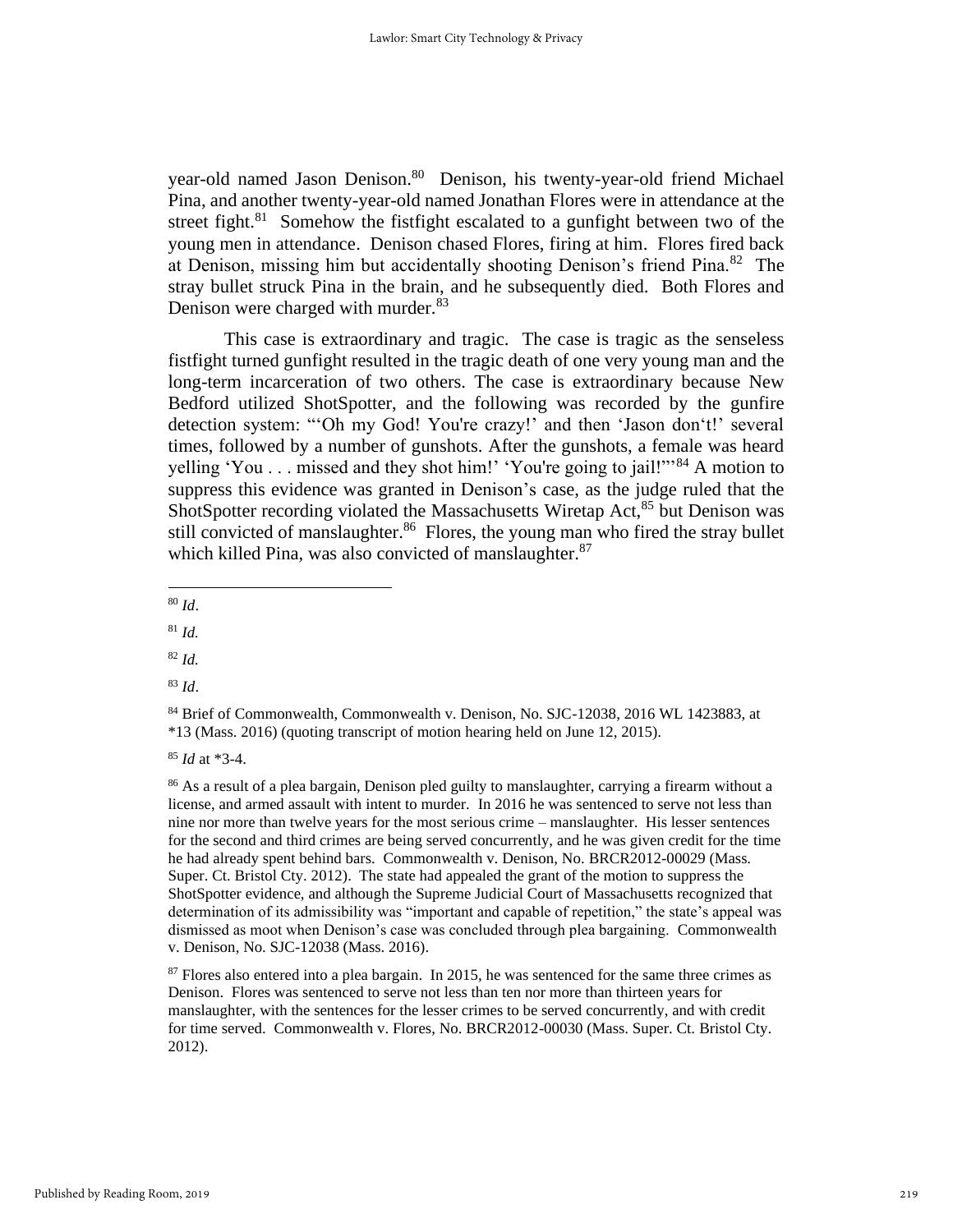ShotSpotter is intended as a device to alert law enforcement when gunfire is detected and to provide the location where the gunfire was heard. The use of such technology is lauded for its ability to reduce gun violence in the United States. Its use is problematic, however, when ShotSpotter is not merely used for gunfire alert and location purposes but when its recordings end up as primary evidence in high-stakes criminal trials. ShotSpotter recordings and reports are regularly admitted into evidence.<sup>88</sup> In fact, in the New Bedford trial of Jason Denison, the judge who heard the motion to suppress disallowed the ShotSpotter recording of human voices but allowed the audio of the gunshots themselves.<sup>89</sup> Many defendants have argued, mostly unsuccessfully, that ShotSpotter technology is not reliable as it is not generally or widely accepted in the scientific community.<sup>90</sup> Other critics of admitting SpotShotter evidence demand that ShotSpotter be transparent, allowing criminal defendants a chance to test the reliability of the science by, inter alia, examining its source code.<sup>91</sup> ShotSpotter has resisted disclosure, claiming it would violate the company's protected trade secret.<sup>92</sup>

When audio recording devices are combined with the use of video recording devices, even more of an infrastructure of surveillance is created. Combining robotic ears with robotic eyes may indeed provide effective police surveillance, but when a neighborhood is laden with these surveillance sensors the feeling of Big Brother watching and listening is pronounced. ShotSpotter's website explains that the system can be set up so that gunfire detection by the ShotSpotter sensors will

Note that some states apply the *Frye* standard for scientific evidence requiring general acceptance in the scientific community, but in many states and under the Federal Rules of Evidence the *Daubert* standard is now applied. *Daubert* recognizes a more flexible list of five factors, one of which is a requirement that the scientific evidence have widespread acceptance. *See* Frye v. United States, 293 F. 1013 (D.C. Cir. 1923); Daubert v. Merrell Dow Pharm., Inc., 509 U.S. 579 (1993).

<sup>91</sup> Cite Stanford law review with Gillard mentioned. *See also Closer Look: Conversations on Safety from Local Neighborhoods to School Districts,* PUBLIC BROADCASTING ATLANTA (Jan. 11, 2019), https://www.wabe.org/episode/closer-look-conversations-on-safety-from-localneighborhoods-to-school-districts/ (conversation with Scott Jones, Acting Director of Electronic Frontiers Georgia and Sean Young, legal director of the ACLU of Georgia).

<sup>92</sup> People v. Gillard, No. 05-164044-0 (Cal. Super. Ct. Contra Costa Cty. 2014). *See also* Rebecca Wexler, *Life, Liberty, and Trade Secrets,* 70 STAN. L. REV. 1343*,* 1365-66 (2018).

<sup>88</sup> *See, e.g*. State v. Lessley, 919 N.W.2d 884 (Neb. 2018); Johnson v. State, No. 71A03-1603-CR-672 (Ind. Ct. App. 2016).

<sup>89</sup> Brief of Commonwealth, *supra* note 83, at \*3-4.

<sup>90</sup> *But see* People v. Gillard, No. 05-164044-0 (Cal. Super. Ct. Contra Costa Cty. 2014); New York. v. Simmons, 57 Misc.3d 1212(A), *rev'd and set aside,* No. 2016-0404 (Monroe Cty. Ct. 2018).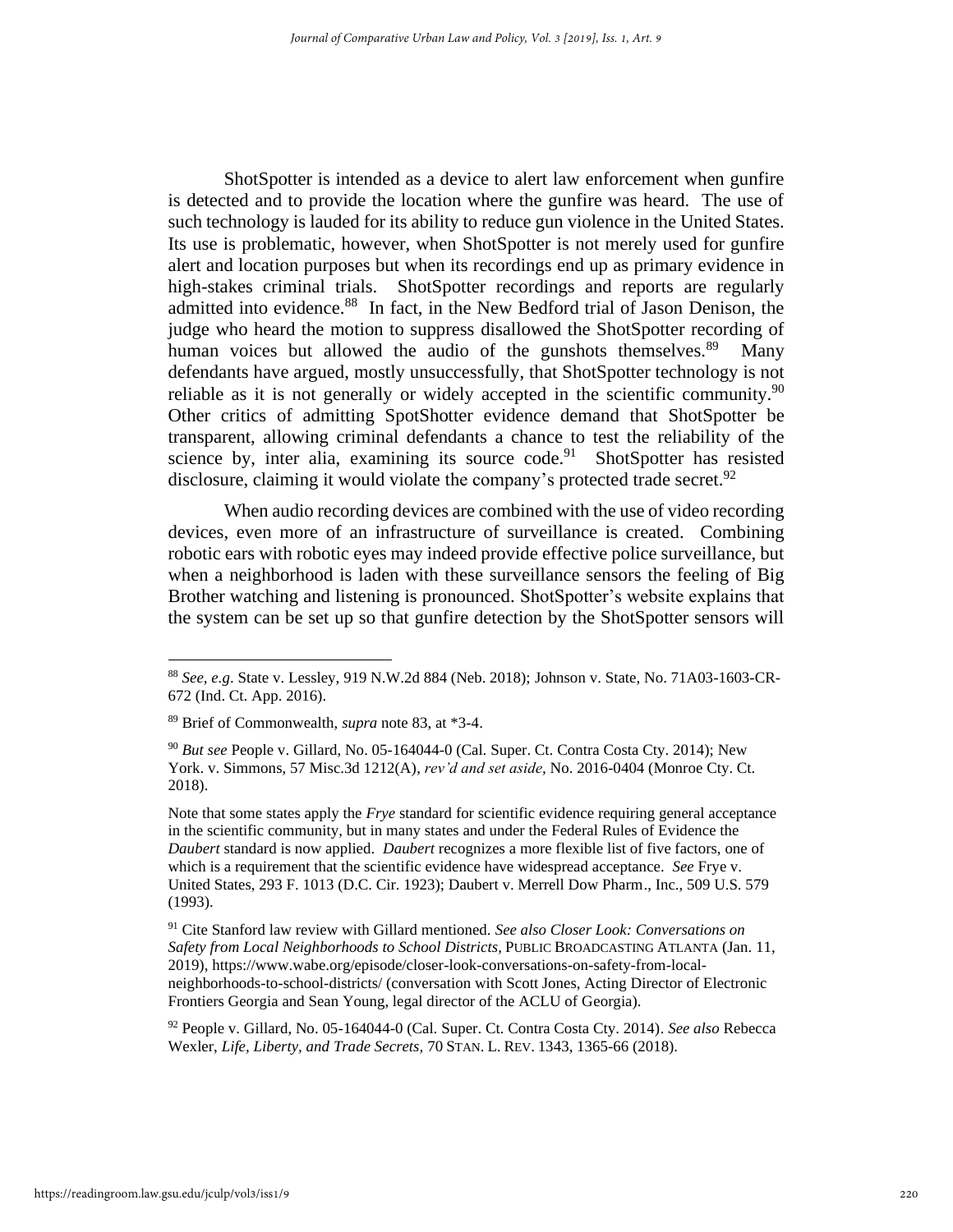"trigger other systems such as cameras to pan, tilt, and zoom in the direction of a gunshot incident." We have become generally resigned to ubiquitous video surveillance in public places, but some critics now report that camera surveillance alone, which of course predated ShotSpotter technology, has not proved to effectively reduce crime.<sup>93</sup> To heighten surveillance, some cities which already had surveillance cameras installed in high-crime areas integrated these camera systems to work in conjunction with SpotShotter.<sup>94</sup> Other cities, like Atlanta, are installing new equipment that houses both video recording devices and gunshot detection devices.<sup>95</sup> This combination of robotic eyes and ears is effectively utilized in South Africa, where ShotSpotter was first installed in Kruger National Park to cut down on poaching of wildlife but is now installed in the high-crime Cape Flats to preserve human life.<sup>96</sup> In Boston, a three-pronged procedure has been adopted: ShotSpotter devices detect gunfire, surveillance cameras record video of the area surrounding the gunfire, and police surveilling the feed use additional technology to remotely detect probationers and parolees in the area who are wearing GPS trackers.<sup>97</sup>

The traditional test for a warrant requirement under the Fourth Amendment is whether a speaker holds a reasonable expectation of privacy. This expectation does not exist when a conversation on a public street is overheard by a passerby or a police officer; however, the question is more complex when a conversation is overheard by smart-city technology. As this technology becomes more commonplace and ubiquitous, our reasonable expectation of privacy from recording devices will likely diminish. When such technology is present on city

 $93$  Kary L. Moss, executive director of the American Civil Liberties Union of Michigan recognized that '"The positive expectations that we have of cameras improving crime are shown to not be true,' . . . they simply move the crime to areas where the cameras can't see. 'Research is showing that [cameras] create a false sense of security. People think that they're safe, but they're not putting them in more danger.'" Mark Kurlyandchik, *How ShotSpotter and New Technologies Help Police Fight Crime*, HOUR DETROIT (May 31, 2011),

https://www.hourdetroit.com/community/how-shotspotter-and-new-technologies-help-policefight-crime/.

<sup>94</sup> Gunshot Location and Detection System Adds Video Camera Integration, Gov't Tech. (July 19. 2005), https://www.govtech.com/products/Gunshot-Location-and-Detection-System-Adds.html (explaining how the two devices were integrated in Gary, Indiana).

<sup>95</sup> Primmer, *supra* note 32.

<sup>&</sup>lt;sup>96</sup> Gunshot Detection System Helping Police Crack Down on Crime in Cape Town, supra note 18.

<sup>97</sup> Alysha Palumbo, Cameras, GPS Technology Help Boston Police Combat Crime, NECN (Feb. 27, 2014), http://www.necn.com/news/new-

england/\_NECN\_\_Cameras\_\_GPS\_Technology\_Help\_Boston\_Police\_Combat\_Crime\_NECN-247633921.html.